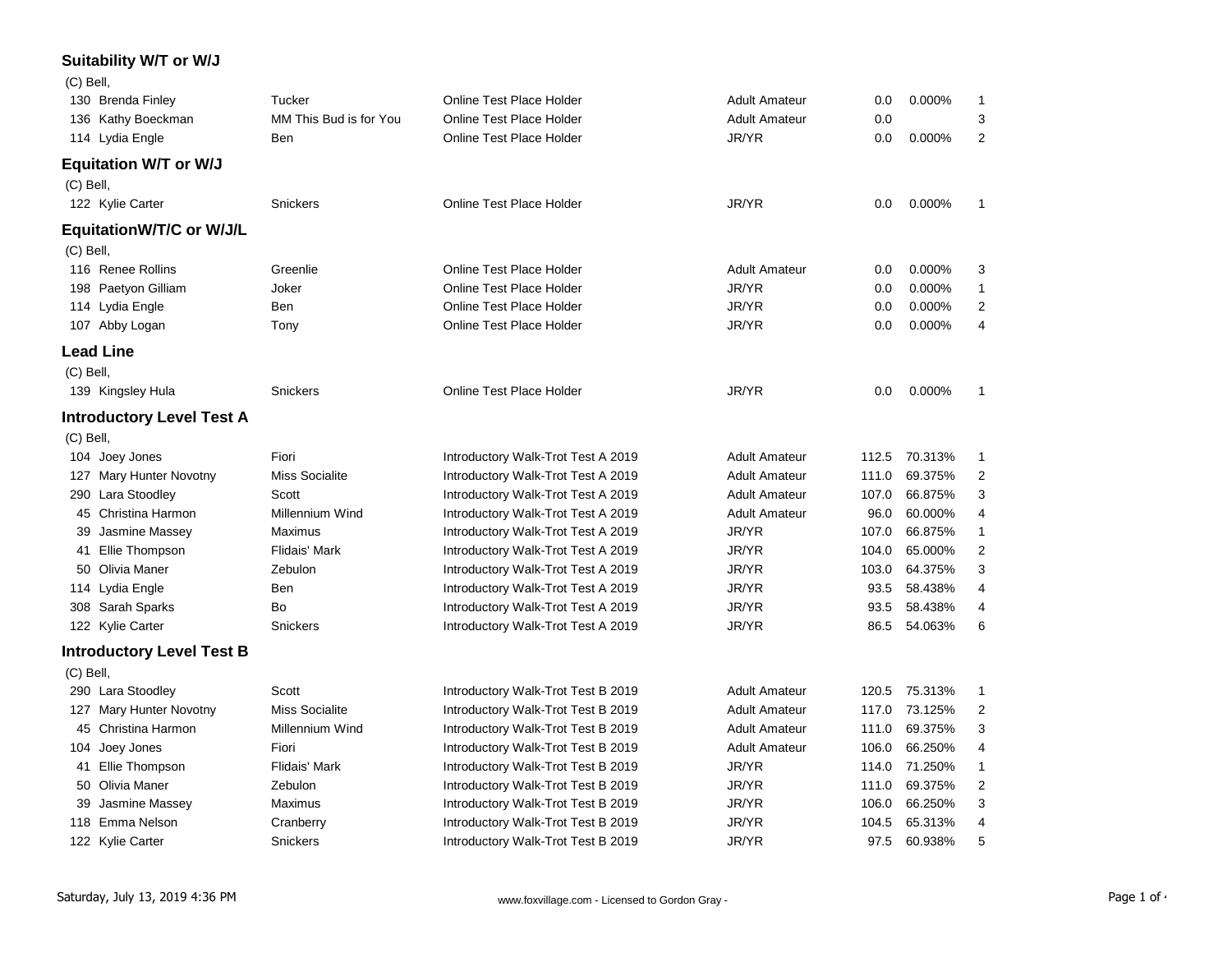|             | 114 Lydia Engle                  | Ben                | Introductory Walk-Trot Test B 2019 | JR/YR                | 95.0  | 59.375% | 6              |
|-------------|----------------------------------|--------------------|------------------------------------|----------------------|-------|---------|----------------|
|             | 308 Sarah Sparks                 | Bo                 | Introductory Walk-Trot Test B 2019 | JR/YR                | 86.5  | 54.063% | 7              |
|             | <b>Introductory Level Test C</b> |                    |                                    |                      |       |         |                |
| $(C)$ Bell, |                                  |                    |                                    |                      |       |         |                |
|             | 47 Callie Jarmon                 | Iris               | Introductory Walk-Trot Test C 2019 | <b>Adult Amateur</b> | 134.0 | 67.000% | 1              |
|             | 116 Renee Rollins                | Greenlie           | Introductory Walk-Trot Test C 2019 | <b>Adult Amateur</b> | 134.0 | 67.000% | 1              |
|             | 198 Paetyon Gilliam              | Joker              | Introductory Walk-Trot Test C 2019 | JR/YR                | 142.5 | 71.250% | 1              |
|             | 107 Abby Logan                   | Tony               | Introductory Walk-Trot Test C 2019 | JR/YR                | 139.5 | 69.750% | $\overline{2}$ |
|             | 118 Emma Nelson                  | Cranberry          | Introductory Walk-Trot Test C 2019 | JR/YR                | 125.5 | 62.750% | 3              |
| 39          | Jasmine Massey                   | Maximus            | Introductory Walk-Trot Test C 2019 | JR/YR                | 117.5 | 58.750% | 4              |
|             | 34 Amy Kramer                    | Lil Miss Sassafras | Introductory Walk-Trot Test C 2019 | Open                 | 146.0 | 73.000% | $\mathbf{1}$   |
|             | <b>Training Level Test 1</b>     |                    |                                    |                      |       |         |                |
| $(C)$ Bell, |                                  |                    |                                    |                      |       |         |                |
|             | 47 Callie Jarmon                 | Iris               | Training Level, Test 1 2019        | <b>Adult Amateur</b> | 181.0 | 69.615% | 1              |
|             | 227 Amy Mullins                  | <b>Bellatrix</b>   | Training Level, Test 1 2019        | <b>Adult Amateur</b> | 178.5 | 68.654% | $\overline{2}$ |
|             | 116 Renee Rollins                | Greenlie           | Training Level, Test 1 2019        | <b>Adult Amateur</b> | 159.5 | 61.346% | 3              |
|             | 107 Abby Logan                   | Tony               | Training Level, Test 1 2019        | JR/YR                | 180.5 | 69.423% | $\mathbf{1}$   |
|             | 198 Paetyon Gilliam              | Joker              | Training Level, Test 1 2019        | JR/YR                | 159.5 | 61.346% | $\overline{2}$ |
|             | 118 Emma Nelson                  | Cranberry          | Training Level, Test 1 2019        | JR/YR                | 157.5 | 60.577% | 3              |
|             | 50 Olivia Maner                  | Zebulon            | Training Level, Test 1 2019        | JR/YR                | 153.0 | 58.846% | 4              |
|             | 34 Amy Kramer                    | Lil Miss Sassafras | Training Level, Test 1 2019        | Open                 | 191.5 | 73.654% | 1              |
|             | 110 Janelle Williams             | <b>Barn Dance</b>  | Training Level, Test 1 2019        | Open                 | 184.5 | 70.962% | $\overline{2}$ |
|             | <b>Training Level Test 2</b>     |                    |                                    |                      |       |         |                |
| $(C)$ Bell, |                                  |                    |                                    |                      |       |         |                |
|             | 98 Cassondra Walker              | Mr. Sam I Am       | Training Level, Test 2 2019        | <b>Adult Amateur</b> | 206.5 | 71.207% | 1              |
|             | 37 Cassondra Walker              | Jaxs or Better     | Training Level, Test 2 2019        | <b>Adult Amateur</b> | 203.5 | 70.172% | 2              |
|             | 227 Amy Mullins                  | <b>Bellatrix</b>   | Training Level, Test 2 2019        | <b>Adult Amateur</b> | 201.5 | 69.483% | 3              |
|             | 116 Renee Rollins                | Greenlie           | Training Level, Test 2 2019        | <b>Adult Amateur</b> | 188.5 | 65.000% | 4              |
|             | 107 Abby Logan                   | Tony               | Training Level, Test 2 2019        | JR/YR                | 201.0 | 69.310% | 1              |
|             | 110 Janelle Williams             | <b>Barn Dance</b>  | Training Level, Test 2 2019        | Open                 | 218.5 | 75.345% | $\mathbf{1}$   |
|             | <b>Training Level Test 3</b>     |                    |                                    |                      |       |         |                |
| (C) Bell,   |                                  |                    |                                    |                      |       |         |                |
|             | 129 Kathy Maxwell                | Magnolia           | Training Level, Test 3 2019        | <b>Adult Amateur</b> | 201.5 | 69.483% | 1              |
|             | <b>First Level Test 1</b>        |                    |                                    |                      |       |         |                |
| (C) Bell,   |                                  |                    |                                    |                      |       |         |                |
|             | 129 Kathy Maxwell                | Magnolia           | First Level, Test 1 2019           | <b>Adult Amateur</b> | 180.0 | 62.069% | 1              |
|             | <b>First Level Test 2</b>        |                    |                                    |                      |       |         |                |
| (C) Bell,   |                                  |                    |                                    |                      |       |         |                |
|             | 280 Lori Mullin                  | Sweet Samurai      | First Level, Test 2 2019           | <b>Adult Amateur</b> | 246.0 | 70.286% | 1              |
|             | 132 Kyriana Beard                | Checkers           | First Level, Test 2 2019           | JR/YR                | 221.0 | 63.143% | 1              |
|             |                                  |                    |                                    |                      |       |         |                |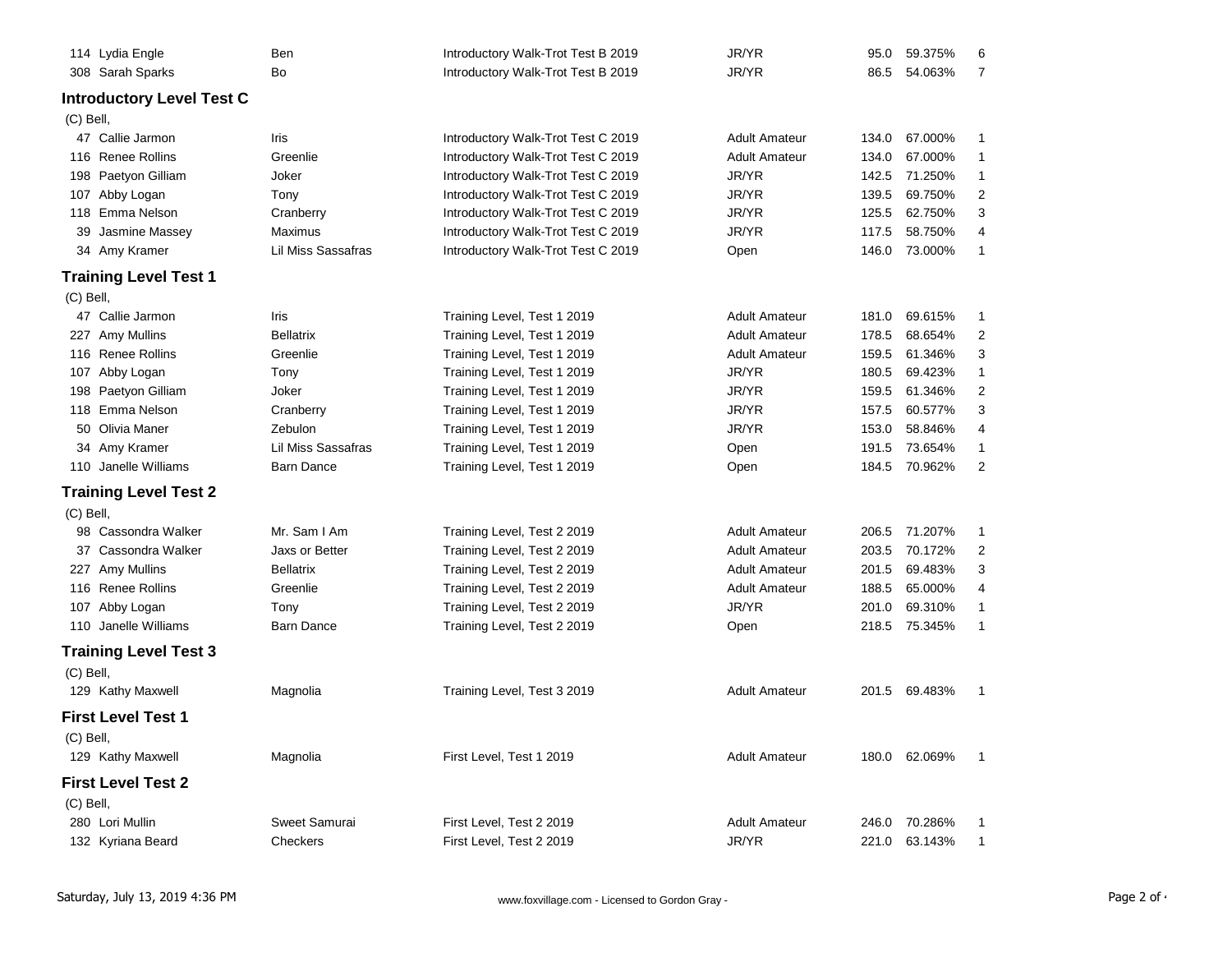## **First Level Test 3**  $(2)$  Bell

| (C) Bell,<br>280 Lori Mullin            | Sweet Samurai          | First Level, Test 3 2019         | <b>Adult Amateur</b> | 252.5 | 70.139%       | 1              |
|-----------------------------------------|------------------------|----------------------------------|----------------------|-------|---------------|----------------|
| 132 Kyriana Beard                       | Checkers               | First Level, Test 3 2019         | JR/YR                | 239.0 | 66.389%       | 1              |
| Third Level Test 1                      |                        |                                  |                      |       |               |                |
| (C) Bell,                               |                        |                                  |                      |       |               |                |
| 103 Courtney Vaughn                     | <b>Won Direction</b>   | Third Level, Test 1 2019         | <b>Adult Amateur</b> | 226.0 | 61.081%       | 1              |
| 119 Callie Jarmon                       | Genna                  | Third Level, Test 1 2019         | <b>Adult Amateur</b> | 216.0 | 58.378%       | $\overline{c}$ |
| <b>Third Level Test 3</b>               |                        |                                  |                      |       |               |                |
| $(C)$ Bell,                             |                        |                                  |                      |       |               |                |
| 103 Courtney Vaughn                     | <b>Won Direction</b>   | Third Level, Test 3 2019         | <b>Adult Amateur</b> |       | 209.5 52.375% | 1              |
| <b>Fourth Level Test 1</b>              |                        |                                  |                      |       |               |                |
| $(C)$ Bell,                             |                        |                                  |                      |       |               |                |
| 72 Nancy Eytcheson                      | Big Ben Hancock        | Fourth Level, Test 1 2019        | <b>Adult Amateur</b> | 236.0 | 60.513%       | -1             |
| <b>Fourth Level Test 2</b>              |                        |                                  |                      |       |               |                |
| $(C)$ Bell,                             |                        |                                  |                      |       |               |                |
| 31 Holly Luke                           | Lust in the Wind       | Fourth Level, Test 2 2019        | <b>Adult Amateur</b> |       | 226.5 59.605% | 1              |
| <b>Prix St. Georges</b>                 |                        |                                  |                      |       |               |                |
| (C) Bell,                               |                        |                                  |                      |       |               |                |
| 293 Nancy Litsch                        | JC Keely of Texel      | FEI Prix St. Georges 2018        | <b>Adult Amateur</b> | 212.0 | 62.353%       | 1              |
| <b>Musical Freestyle Test of Choice</b> |                        |                                  |                      |       |               |                |
| (C) Bell,                               |                        |                                  |                      |       |               |                |
| 46 Tamera A. Mayo                       | Clair NAF Sport        | USDF Freestyle, Third Level 2019 | <b>Adult Amateur</b> | 208.0 | 69.333%       | 1              |
| 2018 USEA Test of Choice                |                        |                                  |                      |       |               |                |
| $(C)$ Bell,                             |                        |                                  |                      |       |               |                |
| 98 Cassondra Walker                     | Mr. Sam I Am           | Training Level, Test 3 2019      | <b>Adult Amateur</b> | 201.0 | 69.310%       | 1              |
| 227 Amy Mullins                         | <b>Bellatrix</b>       | Training Level, Test 3 2019      | <b>Adult Amateur</b> | 195.5 | 67.414%       | 2              |
| 37 Cassondra Walker                     | Jaxs or Better         | Training Level, Test 3 2019      | <b>Adult Amateur</b> | 185.0 | 63.793%       | 3              |
| <b>Western Dressage Introductory 3</b>  |                        |                                  |                      |       |               |                |
| $(C)$ Bell,                             |                        |                                  |                      |       |               |                |
| 290 Lara Stoodley                       | Scott                  | Western Dressage Intro Test 3    | <b>Adult Amateur</b> |       | 143.5 71.750% | 1              |
| 117 Twyla Reilly                        | Remington              | Western Dressage Intro Test 3    | <b>Adult Amateur</b> | 111.5 | 55.750%       | $\overline{2}$ |
| <b>Western Dressage Introductory 4</b>  |                        |                                  |                      |       |               |                |
| $(C)$ Bell,                             |                        |                                  |                      |       |               |                |
| 290 Lara Stoodley                       | Scott                  | Western Dressage Intro Test 4    | <b>Adult Amateur</b> | 143.5 | 68.333%       | 1              |
| 130 Brenda Finley                       | Tucker                 | Western Dressage Intro Test 4    | <b>Adult Amateur</b> | 129.5 | 61.667%       | 2              |
| 117 Twyla Reilly                        | Remington              | Western Dressage Intro Test 4    | <b>Adult Amateur</b> | 111.0 | 52.857%       | 3              |
| 136 Kathy Boeckman                      | MM This Bud is for You | Western Dressage Intro Test 4    | <b>Adult Amateur</b> | 100.0 | 47.619%       | 4              |